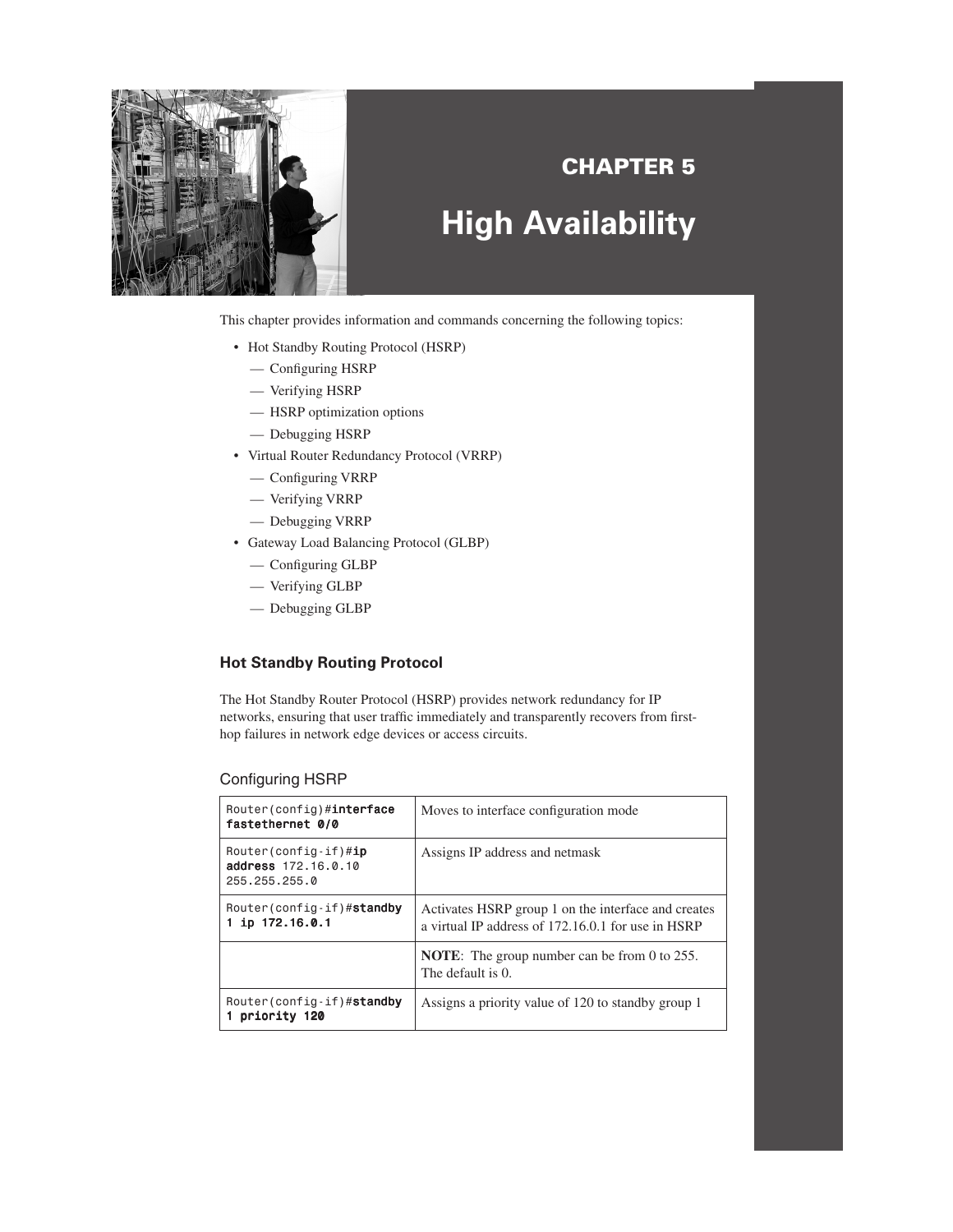#### **60** Hot Standby Routing Protocol

## Verifying HSRP

| Router#show running-config                    | Displays what is currently running on<br>the router              |
|-----------------------------------------------|------------------------------------------------------------------|
| Router#show standby                           | Displays HSRP information                                        |
| Router#show standby brief                     | Displays a single-line output summary<br>of each standby group   |
| Router#show standby 1                         | Displays HSRP group 1 information                                |
| Router#show standby fastethernet 0/0          | Displays HSRP information for the<br>specified interface         |
| Router#show standby fastethernet 0/0<br>brief | Displays a summary of HSRP for the<br>specified interface        |
| Router#show standby fastethernet 0/0<br>1     | Displays HSRP group 1 information<br>for the specified interface |

## HSRP Optimization Options

There are options available that make it possible to optimize HSRP operation in the campus network. The next three sections explain three of these options: standby preempt, message timers, and interface tracking.

## Preempt

| Router(config)#interface<br>fastethernet 0/0 | Moves to interface configuration mode                                                                |
|----------------------------------------------|------------------------------------------------------------------------------------------------------|
| Router(config-if)#standby 1                  | This router will preempt, or take control of, the active router if the local priority is higher than |
| preempt                                      | the active router                                                                                    |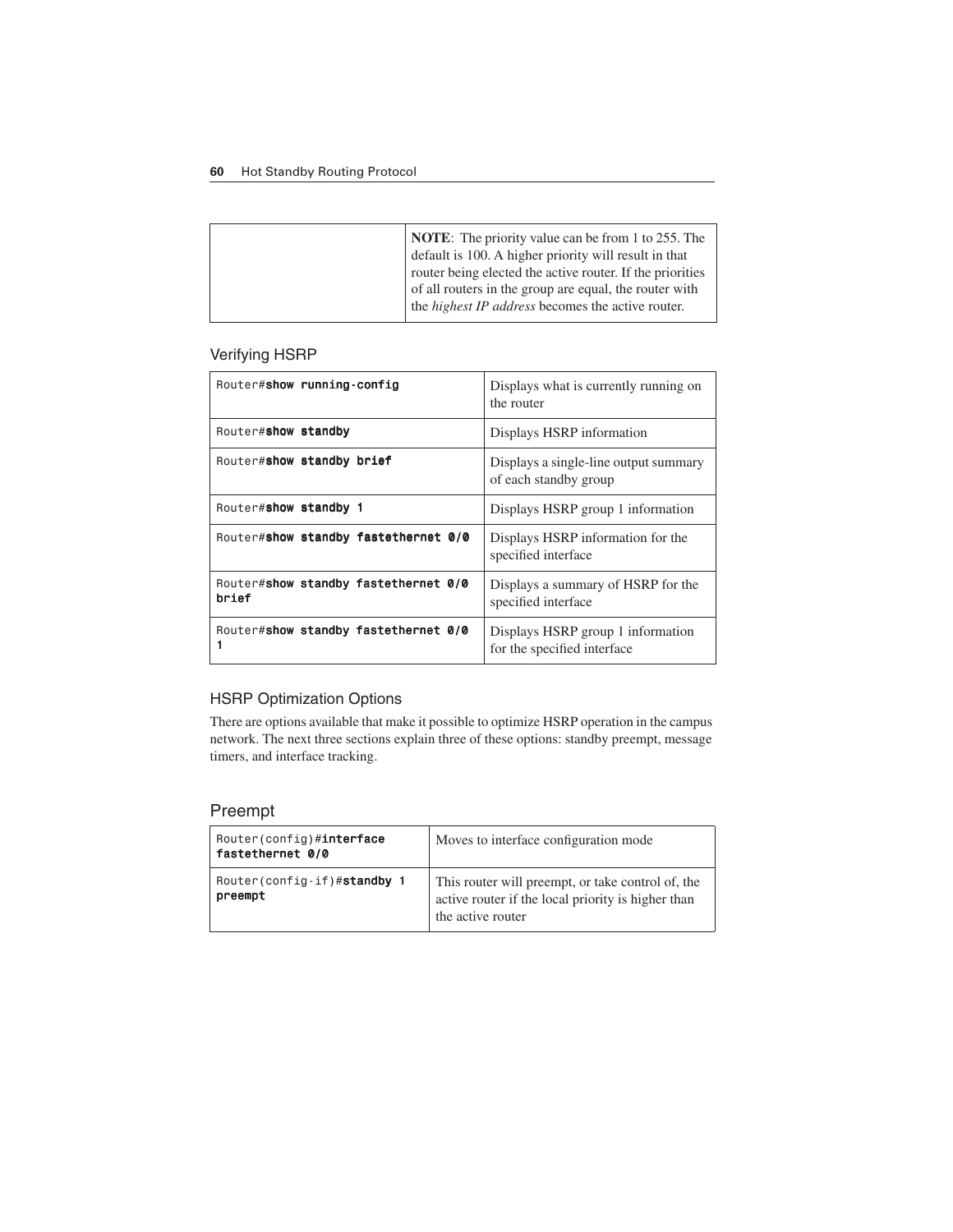| Router(config-if)#standby 1<br>preempt delay minimum 180 | Causes the local router to postpone taking over<br>as the active router for 180 seconds since that<br>router was last restarted                                                                                                                  |
|----------------------------------------------------------|--------------------------------------------------------------------------------------------------------------------------------------------------------------------------------------------------------------------------------------------------|
| Router(config-if)#standby 1<br>preempt delay reload      | Allows for preemption to occur only after a<br>router reloads                                                                                                                                                                                    |
| Router(config-if)#no standby<br>preempt delay reload     | Disables the preemption delay, but preemption<br>itself is still enabled. Use the <b>no standby</b> $x$<br><b>preempt</b> command to eliminate preemption                                                                                        |
|                                                          | <b>NOTE:</b> If the <b>preempt</b> argument is not<br>configured, the local router assumes control as<br>the active router only if the local router receives<br>information indicating that there is no router<br>currently in the active state. |

# HSRP Message Timers

| Router(config)# <b>interface</b><br>fastethernet 0/0    | Moves to interface config mode.                                                                                                                                            |
|---------------------------------------------------------|----------------------------------------------------------------------------------------------------------------------------------------------------------------------------|
| Router(config-if)#standby 1<br>timers 5 15              | Sets the hello timer to 5 seconds and sets the<br>hold timer to 15 seconds                                                                                                 |
|                                                         | <b>NOTE:</b> The hold timer is normally set to be<br>greater than or equal to 3 times the hello timer.                                                                     |
|                                                         | <b>NOTE:</b> The hello timer can be from 1 to 254;<br>the default is 3. The hold timer can be from 1 to<br>255; the default is 10. The default unit of time is<br>seconds. |
| Router(config-if)#standby 1<br>timers msec 200 msec 600 | Sets the hello timer to 200 milliseconds and sets<br>the hold timer to 600 milliseconds                                                                                    |
|                                                         | <b>NOTE:</b> If the <b>msec</b> argument is used, the<br>timers can be an integer from 15 to 999.                                                                          |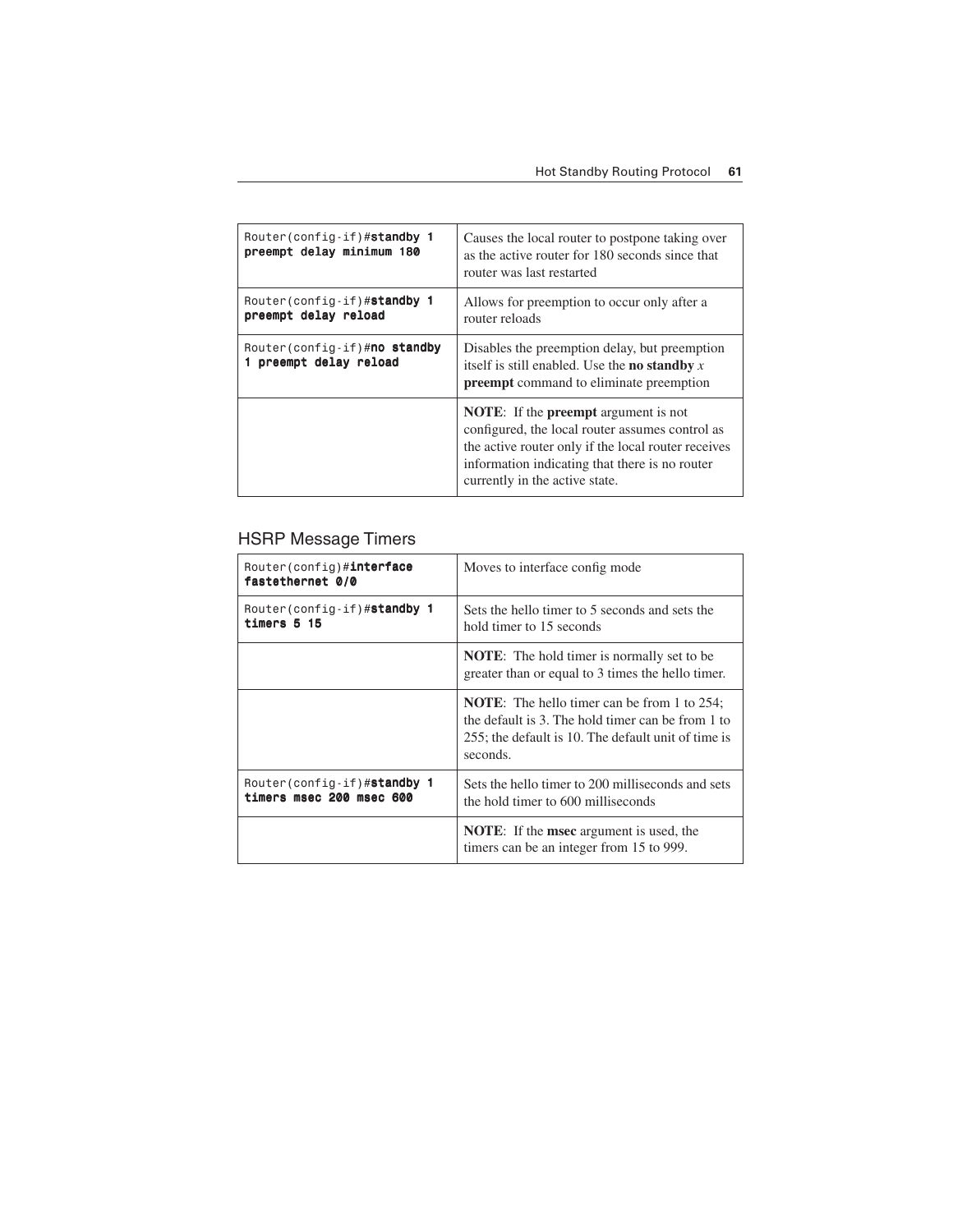# Interface Tracking

| Router(config)#interface<br>fastethernet 0/0               | Moves to interface configuration mode.                                                                                                                                                                                                                                                                                                                                                                                                                                                       |
|------------------------------------------------------------|----------------------------------------------------------------------------------------------------------------------------------------------------------------------------------------------------------------------------------------------------------------------------------------------------------------------------------------------------------------------------------------------------------------------------------------------------------------------------------------------|
| Router(config-if)# <b>standby 1</b><br>track serial 0/0 25 | HSRP will track the availability of interface<br>serial 0/0. If serial 0/0 goes down, the priority of<br>the router in group 1 will be decremented by 25.                                                                                                                                                                                                                                                                                                                                    |
|                                                            | <b>NOTE:</b> The default value of the <b>track</b> argument<br>is $10$ .                                                                                                                                                                                                                                                                                                                                                                                                                     |
|                                                            | <b>TIP:</b> The <b>track</b> argument does not assign a new<br>priority if the tracked interface goes down. The<br><b>track</b> argument assigns a value that the priority<br>will be decreased if the tracked interface goes<br>down. Therefore, if you are tracking serial 0/0<br>with a track value of 25—standby 1 track serial<br>$0/0$ 25—and serial $0/0$ goes down, the priority<br>will be decreased by 25; assuming a default<br>priority of 100, the new priority will now be 75. |

## Debugging HSRP

| Router#debug standby                 | Displays all HSRP debugging information,<br>including state changes and transmission/<br>reception of HSRP packets |
|--------------------------------------|--------------------------------------------------------------------------------------------------------------------|
| Router#debug standby errors          | Displays HSRP error messages                                                                                       |
| Router#debug standby events          | Displays HSRP event messages                                                                                       |
| Router#debug standby events<br>terse | Displays all HSRP events except for hellos and<br>advertisements                                                   |
| Router#debug standby events<br>track | Displays all HSRP tracking events                                                                                  |
| Router#debug standby packets         | Displays HSRP packet messages                                                                                      |
| Router#debug standby terse           | Displays all HSRP errors, events, and packets,<br>except for hellos and advertisements                             |

# **Virtual Router Redundancy Protocol**

**NOTE:** HSRP is Cisco proprietary. The Virtual Router Redundancy Protocol (VRRP) is an IEEE standard.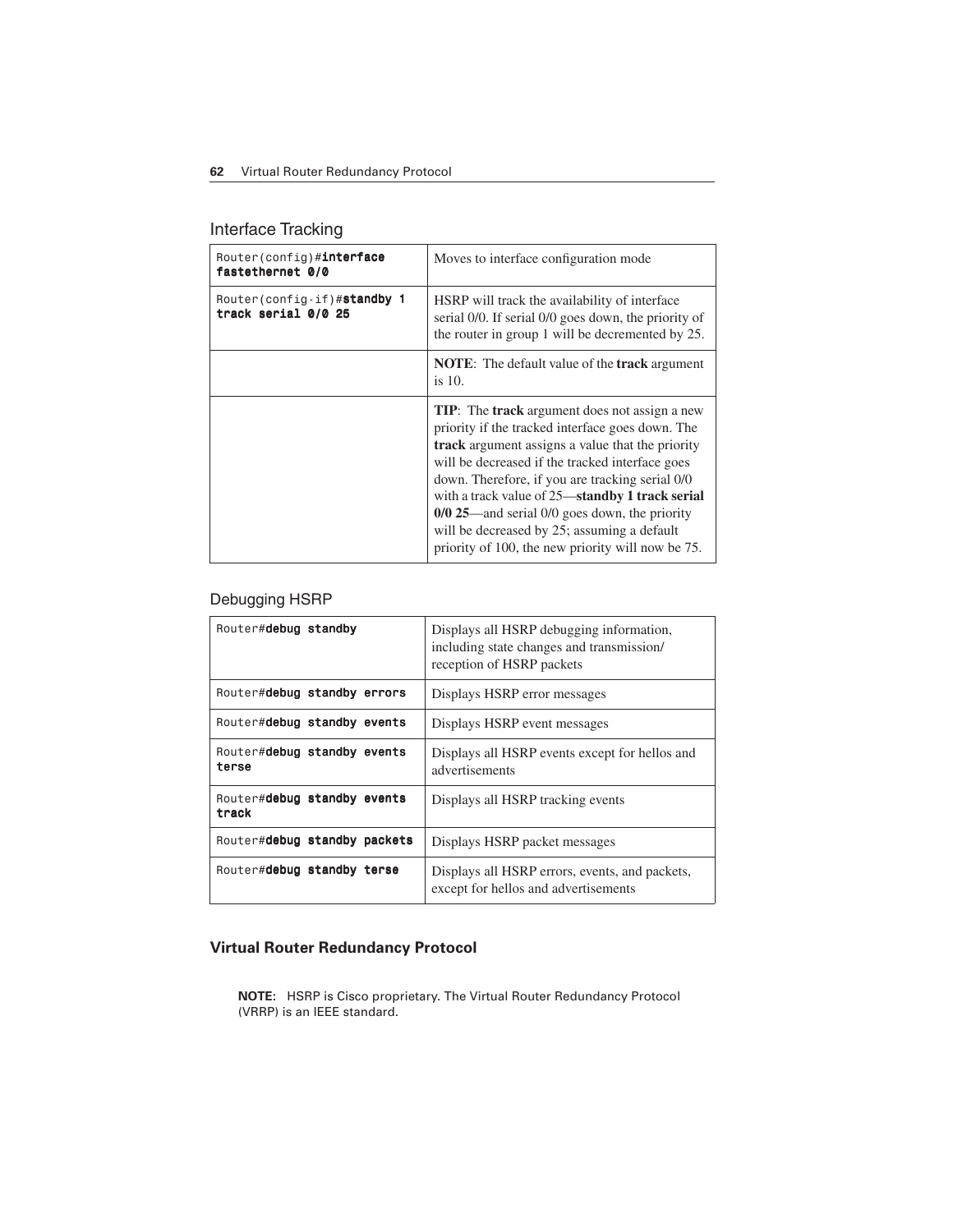VRRP is an election protocol that dynamically assigns responsibility for one or more virtual routers to the VRRP routers on a LAN, allowing several routers on a multiaccess link to use the same virtual IP address. A VRRP router is configured to run VRRP in conjunction with one or more other routers attached.

## Configuring VRRP

| Router(config)#interface<br>fastethernet 0/0                  | Moves to interface config mode                                                                                                                                                                  |
|---------------------------------------------------------------|-------------------------------------------------------------------------------------------------------------------------------------------------------------------------------------------------|
| Router(config-if)#ip<br>address 172.16.100.5<br>255.255.255.0 | Assigns IP address and netmask                                                                                                                                                                  |
| Router(config-if)#vrrp 10<br>ip 172.16.100.1                  | Enables VRRP for group 10 on this interface with<br>a virtual address of 172.16.100.1.                                                                                                          |
|                                                               | The group number can be from 1 to 255.                                                                                                                                                          |
| Router(config-if)#vrrp 10<br>description Engineering<br>Group | Assigns a text description to the group                                                                                                                                                         |
| Router(config-if)# <b>vrrp 10</b><br>priority 110             | Sets the priority level for this router. The range is<br>from 1 to 254. The default is 100.                                                                                                     |
| Router(config-if)#vrrp 10<br>preempt                          | This router will preempt, or take over, as the<br>virtual router master for group 10 if it has a higher<br>priority than the current virtual router master                                      |
| Router(config-if)# <b>vrrp 10</b><br>preempt delay minimum 60 | This router will preempt, but only after a delay of<br>60 seconds                                                                                                                               |
|                                                               | <b>NOTE:</b> The default delay period is 0 seconds.                                                                                                                                             |
| Router(config-if)# <b>vrrp 10</b><br>timers advertise 15      | Configures the interval between successful<br>advertisements by the virtual router master                                                                                                       |
|                                                               | <b>NOTE:</b> The default interval value is 1 second.                                                                                                                                            |
|                                                               | <b>NOTE:</b> All routers in a VRRP group must use the<br>same timer values. If routers have different timer<br>values set, the VRRP group will not communicate<br>with each other.              |
|                                                               | NOTE: The range of the advertisement timer is 1<br>to 255 seconds. If you use the msec argument, you<br>change the timer to measure in milliseconds. The<br>range in milliseconds is 50 to 999. |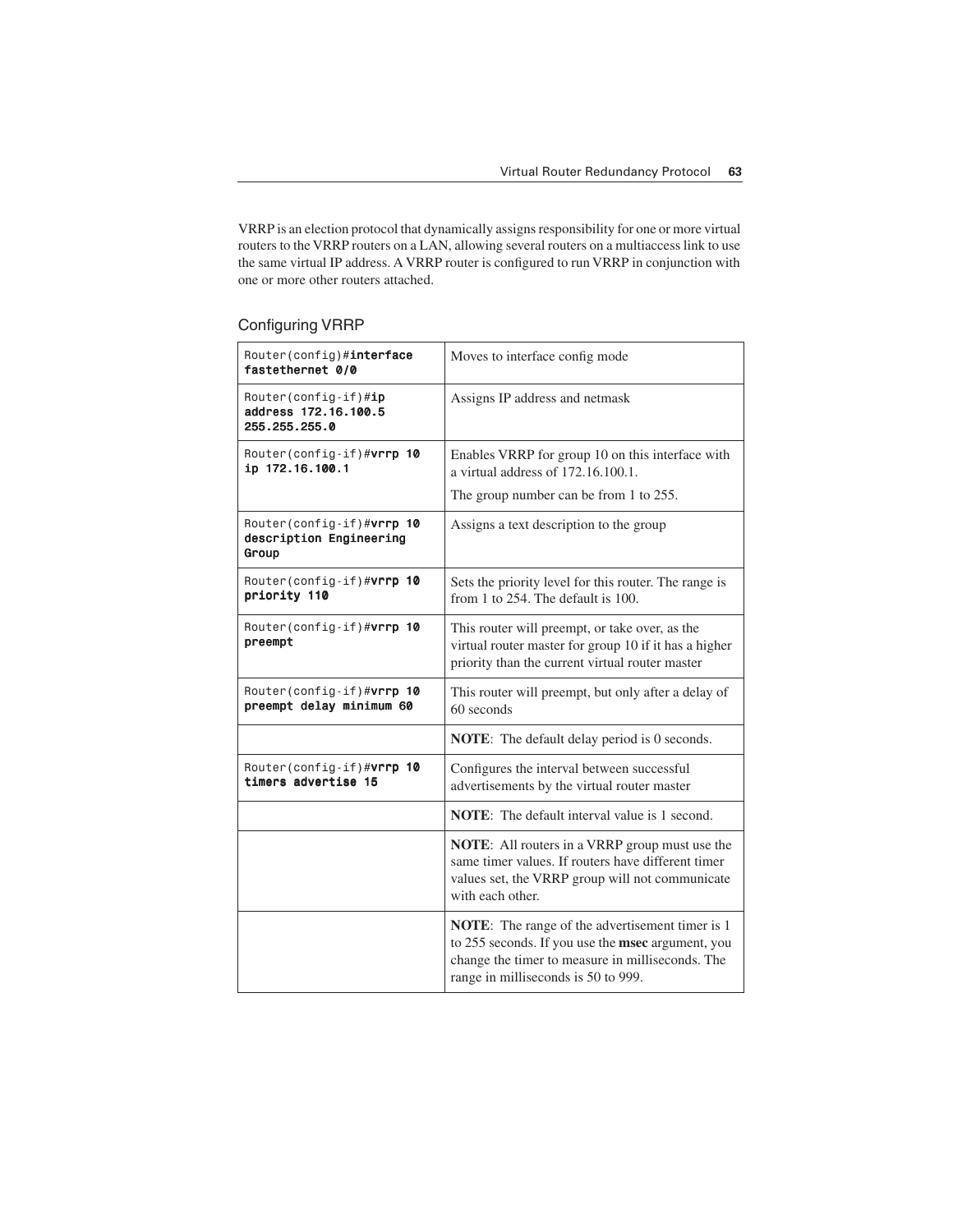### **64** Virtual Router Redundancy Protocol

| Router(config-if)#vrrp 10<br>timers learn | Configures the router, when acting as a virtual<br>router backup, to learn the advertisement interval<br>used by the virtual router master |
|-------------------------------------------|--------------------------------------------------------------------------------------------------------------------------------------------|
| Router(config-if)#vrrp 10                 | Disables VRRP on the interface, but configuration                                                                                          |
| shutdown                                  | is still retained                                                                                                                          |
| Router(config-if)#no vrrp                 | Reenables the VRRP group using the previous                                                                                                |
| 10 shutdown                               | configuration                                                                                                                              |

# Verifying VRRP

| Router#show running-config                           | Displays contents of dynamic RAM                                            |
|------------------------------------------------------|-----------------------------------------------------------------------------|
| Router#show vrrp                                     | Displays VRRP information                                                   |
| Router#show vrrp brief                               | Displays a brief status of all VRRP groups                                  |
| Router#show vrrp 10                                  | Displays detailed information about VRRP group<br>10                        |
| Router#show vrrp interface<br>fastethernet 0/0       | Displays information about VRRP as enabled on<br>interface fastethernet 0/0 |
| Router#show vrrp interface<br>fastethernet 0/0 brief | Displays a brief summary about VRRP on interface<br>fastethernet 0/0        |

# Debugging VRRP

| Router#debug vrrp all     | Displays all VRRP messages                        |
|---------------------------|---------------------------------------------------|
| Router#debug vrrp error   | Displays all VRRP error messages                  |
| Router#debug vrrp events  | Displays all VRRP event messages                  |
| Router#debug vrrp packets | Displays messages about packets sent and received |
| Router#debug vrrp state   | Displays messages about state transitions         |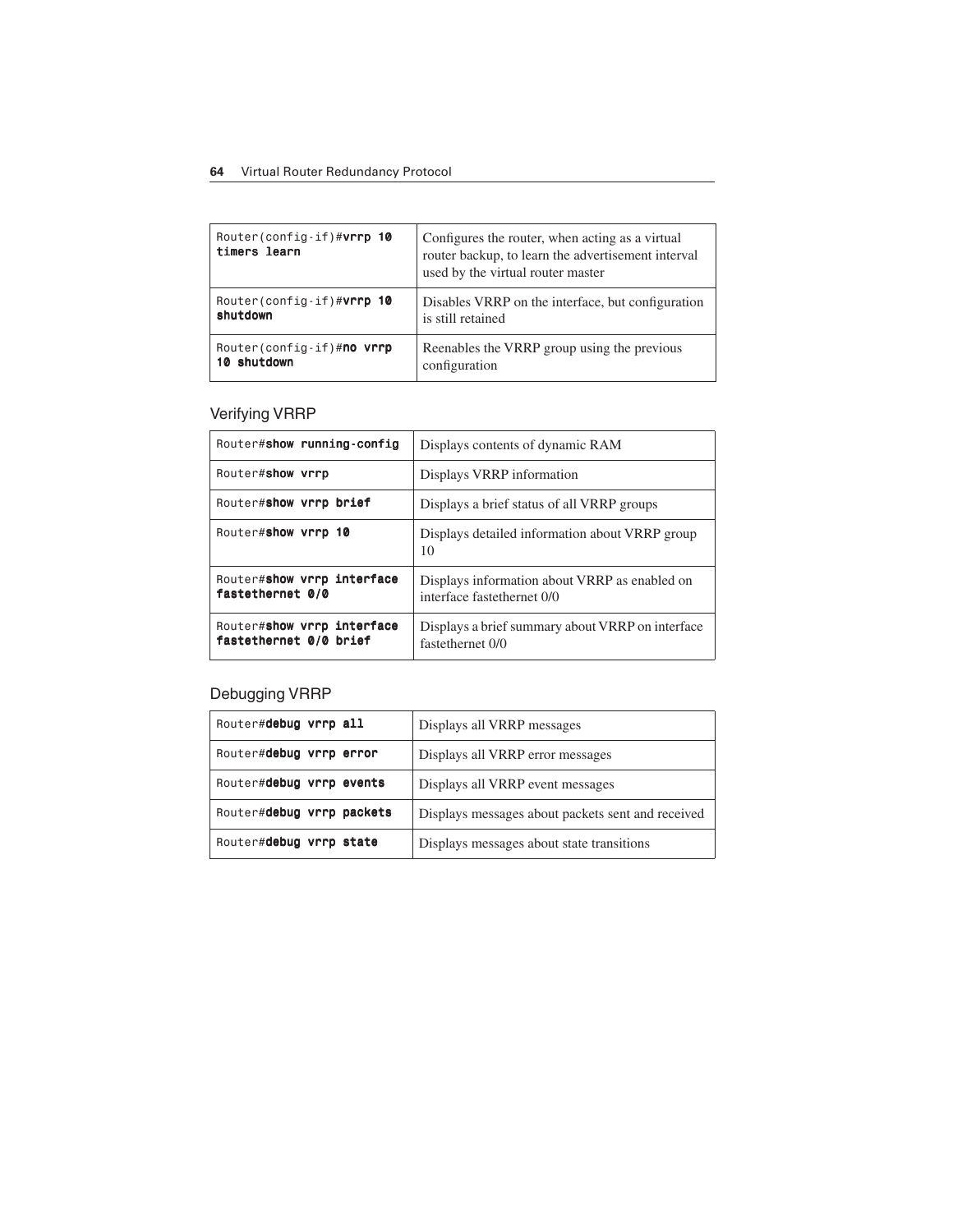# **Gateway Load Balancing Protocol**

Gateway Load Balancing Protocol (GLBP) protects data traffic from a failed router or circuit, like HSRP and VRRP, while allowing packet load sharing between a group of redundant routers.

# Configuring GLBP

| Router(config)#interface fastethernet<br>0/0                    | Moves to interface config mode                                                                                                                                                                               |
|-----------------------------------------------------------------|--------------------------------------------------------------------------------------------------------------------------------------------------------------------------------------------------------------|
| Router(config-if)#ip address<br>172.16.100.5 255.255.255.0      | Assigns IP address and netmask                                                                                                                                                                               |
| Router(config-if)#glbp 10 ip<br>172.16.100.1                    | Enables GLBP for group 10 on this<br>interface with a virtual address of<br>172.16.100.1. The range of group<br>numbers is from 0 to 1023.                                                                   |
| Router(config-if)#glbp 10 preempt                               | Configures the router to preempt, or<br>take over, as the active virtual<br>gateway (AVG) for group 10 if this<br>router has a higher priority than the<br>current AVG                                       |
| Router(config-if)#glbp 10 preempt<br>delay minimum 60           | Configures the router to preempt, or<br>take over, as AVG for group 10 if<br>this router has a higher priority than<br>the current active virtual forwarder<br>(AVF) after a delay of 60 seconds             |
| Router(config-if)#glbp 10 forwarder<br>preempt                  | Configures the router to preempt, or<br>take over, as AVF for group 10 if this<br>router has a higher priority than the<br>current AVF. This command is<br>enabled by default with a delay of 30<br>seconds. |
| Router(config-if)#glbp 10 forwarder<br>preempt delay minimum 60 | Configures the router to preempt, or<br>take over, as AVF for group 10 if this<br>router has a higher priority than the<br>current AVF after a delay of 60<br>seconds                                        |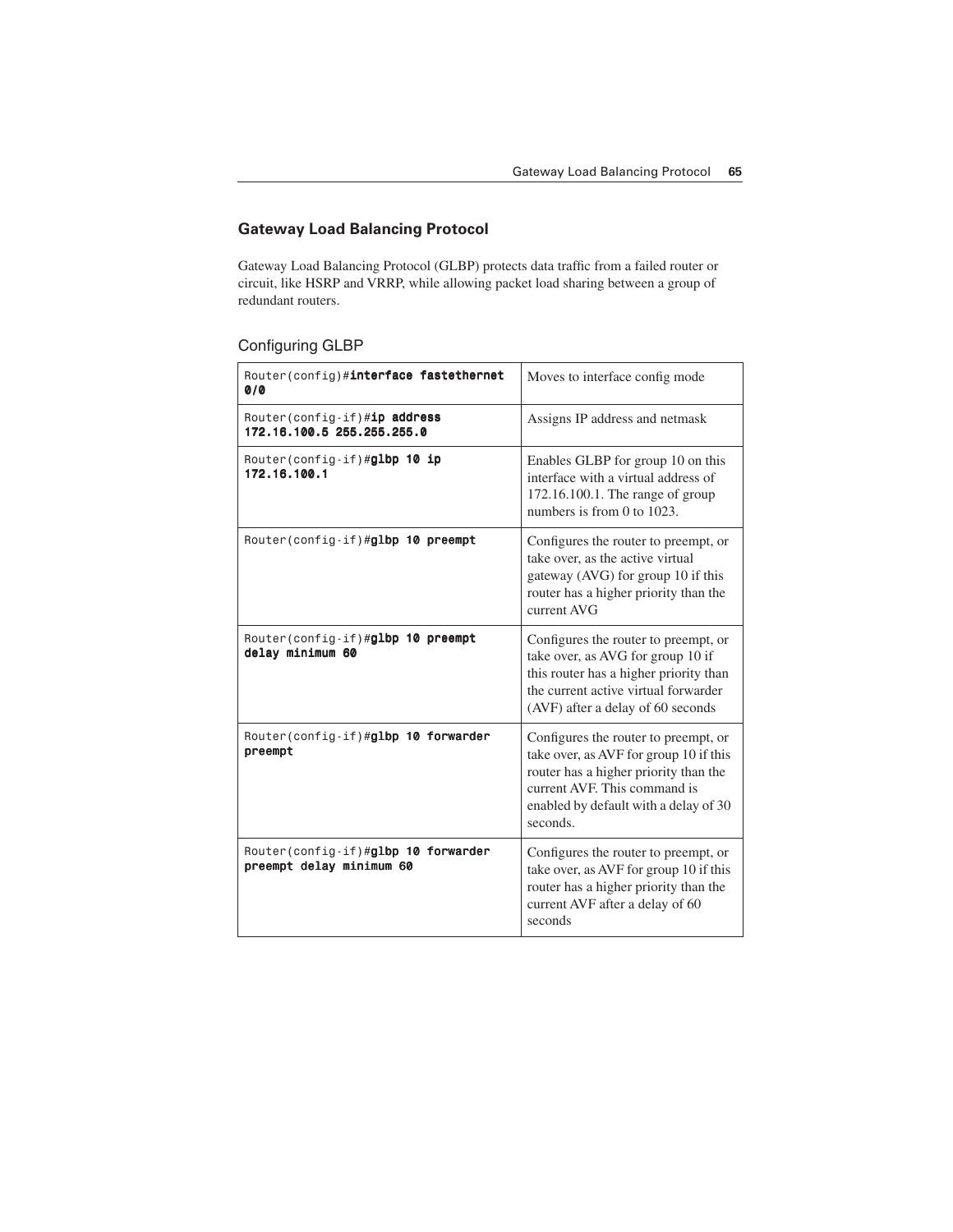|                                                                   | NOTE: Members of a GLBP group<br>elect one gateway to be the AVG for<br>that group. Other group members<br>provide backup for the AVG in the<br>event that the AVG becomes<br>unavailable. The AVG assigns a<br>virtual MAC address to each<br>member of the GLBP group. Each<br>gateway assumes responsibility for<br>forwarding packets sent to the<br>virtual MAC address assigned to it<br>by the AVG. These gateways are<br>known as AVFs for their virtual<br>MAC address.<br>Virtual forwarder redundancy is<br>similar to virtual gateway<br>redundancy with an AVF. If the AVF<br>fails, one of the secondary virtual<br>forwarders in the listen state<br>assumes responsibility for the virtual<br>MAC address. |
|-------------------------------------------------------------------|----------------------------------------------------------------------------------------------------------------------------------------------------------------------------------------------------------------------------------------------------------------------------------------------------------------------------------------------------------------------------------------------------------------------------------------------------------------------------------------------------------------------------------------------------------------------------------------------------------------------------------------------------------------------------------------------------------------------------|
| Router(config-if)#glbp 10 priority 150                            | Sets the priority level of the router                                                                                                                                                                                                                                                                                                                                                                                                                                                                                                                                                                                                                                                                                      |
|                                                                   | <b>NOTE:</b> The range of the <b>priority</b><br>argument is 1 to 255. The default<br>priority of GLBP is 100. A higher<br>priority number is preferred.                                                                                                                                                                                                                                                                                                                                                                                                                                                                                                                                                                   |
| Router(config-if)#glbp 10 timers 5 15                             | Configures the hello timer to be set<br>to 5 seconds and the hold timer to be<br>15 seconds                                                                                                                                                                                                                                                                                                                                                                                                                                                                                                                                                                                                                                |
| Router(config-if)# <b>glbp 10 timers msec</b><br>20200 msec 60600 | Configures the hello timer to be<br>20,200 milliseconds and the hold<br>timer to be 60,600 milliseconds.                                                                                                                                                                                                                                                                                                                                                                                                                                                                                                                                                                                                                   |
|                                                                   | <b>NOTE:</b> The default hello timer is 3<br>seconds. The range of the hello timer<br>interval is 1 to 60 seconds. If the<br>msec argument is used, the timer<br>will be measured in milliseconds,<br>with a range of 50 to 60000.                                                                                                                                                                                                                                                                                                                                                                                                                                                                                         |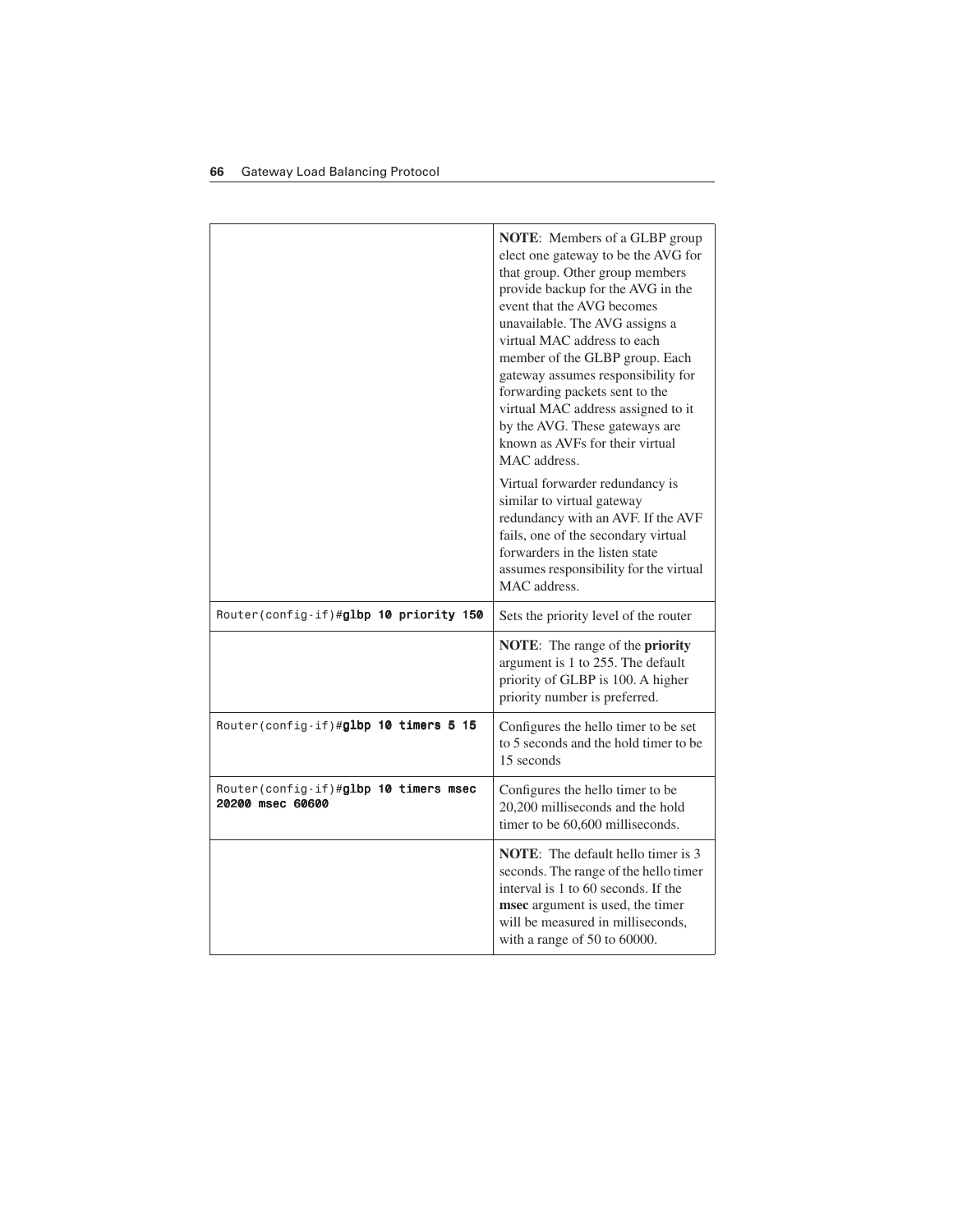|                                                             | <b>NOTE:</b> The default hold timer is 10<br>seconds. The range of the hold timer<br>is 19 to 180 seconds. If the msec<br>argument is used, the timer will be<br>measured in milliseconds, with a<br>range of 18020 to 180000.<br>The hello timer measures the                                                                                                                                                                                                                                                                                                             |
|-------------------------------------------------------------|----------------------------------------------------------------------------------------------------------------------------------------------------------------------------------------------------------------------------------------------------------------------------------------------------------------------------------------------------------------------------------------------------------------------------------------------------------------------------------------------------------------------------------------------------------------------------|
|                                                             | interval between successive hello<br>packets sent by the AVG in a GLBP<br>group. The <b>holdtime</b> argument<br>specifies the interval before the<br>virtual gateway and the virtual<br>forwarder information in the hello<br>packet is considered invalid. It is<br>recommended that unless you are<br>extremely familiar with your<br>network design and with the<br>mechanisms of GLBP that you do<br>not change the timers. To reset the<br>timers back to their default values,<br>use the <b>no</b> glbp $x$ timers command,<br>where $x$ is the GLBP group number. |
| Router(config-if)#glbp 10 load-<br>balancing host-dependent | Specifies that GLBP will load<br>balance using the host-dependent<br>method                                                                                                                                                                                                                                                                                                                                                                                                                                                                                                |
| Router(config-if)#glbp 10 load-<br>balancing weighted       | Specifies that GLBP will load<br>balance using the weighted method                                                                                                                                                                                                                                                                                                                                                                                                                                                                                                         |
| Router(config-if)#glbp 10 weighting 80                      | Assigns a maximum weighting value<br>for this interface for load-balancing<br>purposes. The value can be from 1 to<br>254.                                                                                                                                                                                                                                                                                                                                                                                                                                                 |
| Router (config-if)#glbp 10 load<br>balancing round robin    | Specifies that GLBP will load<br>balance using the round-robin<br>method                                                                                                                                                                                                                                                                                                                                                                                                                                                                                                   |

**NOTE:** There are three different types of load balancing in GLBP:

• **Host-dependent** uses the MAC address of a host to determine which VF MAC address the host is directed toward. This is used with stateful Network Address Translation (NAT) because NAT requires each host to be returned to the same virtual MAC address each time it sends an ARP request for the virtual IP address. It is not recommended for situations where there are a small number of end hosts (fewer than 20).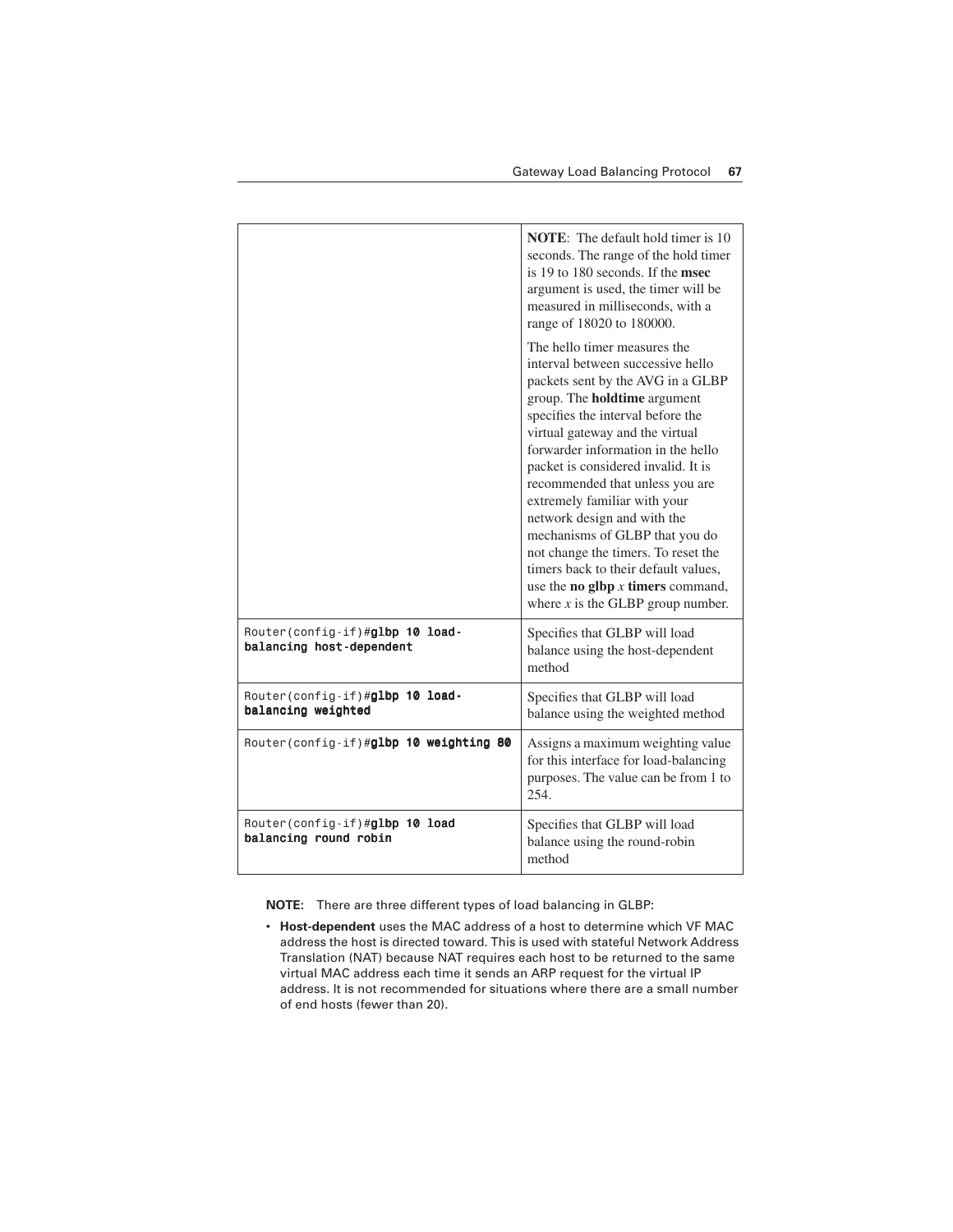- **Weighted** allows for GLBP to place a weight on each device when calculating the amount of load sharing. For example, if there are two routers in the group, and router A has twice the forwarding capacity of router B, the weighting value should be configured to be double the amount of router B. To assign a weighting value, use the **glbp** *x* **weighting** *y* interface configuration command, where *x* is the GLBP group number, and *y* is the weighting value, a number from 1 to 254.
- **Round-robin** load balancing occurs when each VF MAC address is used sequentially in ARP replies for the virtual IP address. Round robin is suitable for any number of end hosts.

If no load balancing is used with GLBP, GLBP will operate in an identical manner to HSRP, where the AVG will only respond to ARP requests with its own VF MAC address, and all traffic will be directed to the AVG.

| Router#show running-config           | Displays contents of dynamic RAM                                       |
|--------------------------------------|------------------------------------------------------------------------|
| Router#show glbp                     | Displays GLBP information                                              |
| Router#show glbp brief               | Displays a brief status of all GLBP<br>groups                          |
| Router#show glbp 10                  | Displays information about GLBP<br>group 10                            |
| Router#show glbp fastethernet 0/0    | Displays GLBP information on<br>interface fastethernet 0/0             |
| Router#show glbp fastethernet 0/0 10 | Displays GLBP group 10<br>information on interface fastethernet<br>0/0 |

#### Verifying GLBP

### Debugging GLBP

| Router#debug condition glbp | Displays GLBP condition messages                     |
|-----------------------------|------------------------------------------------------|
| Router#debug glbp errors    | Displays all GLBP error messages                     |
| Router#debug glbp events    | Displays all GLBP event messages                     |
| Router#debug glbp packets   | Displays messages about packets sent and<br>received |
| Router#debug glbp terse     | Displays a limited range of debugging messages       |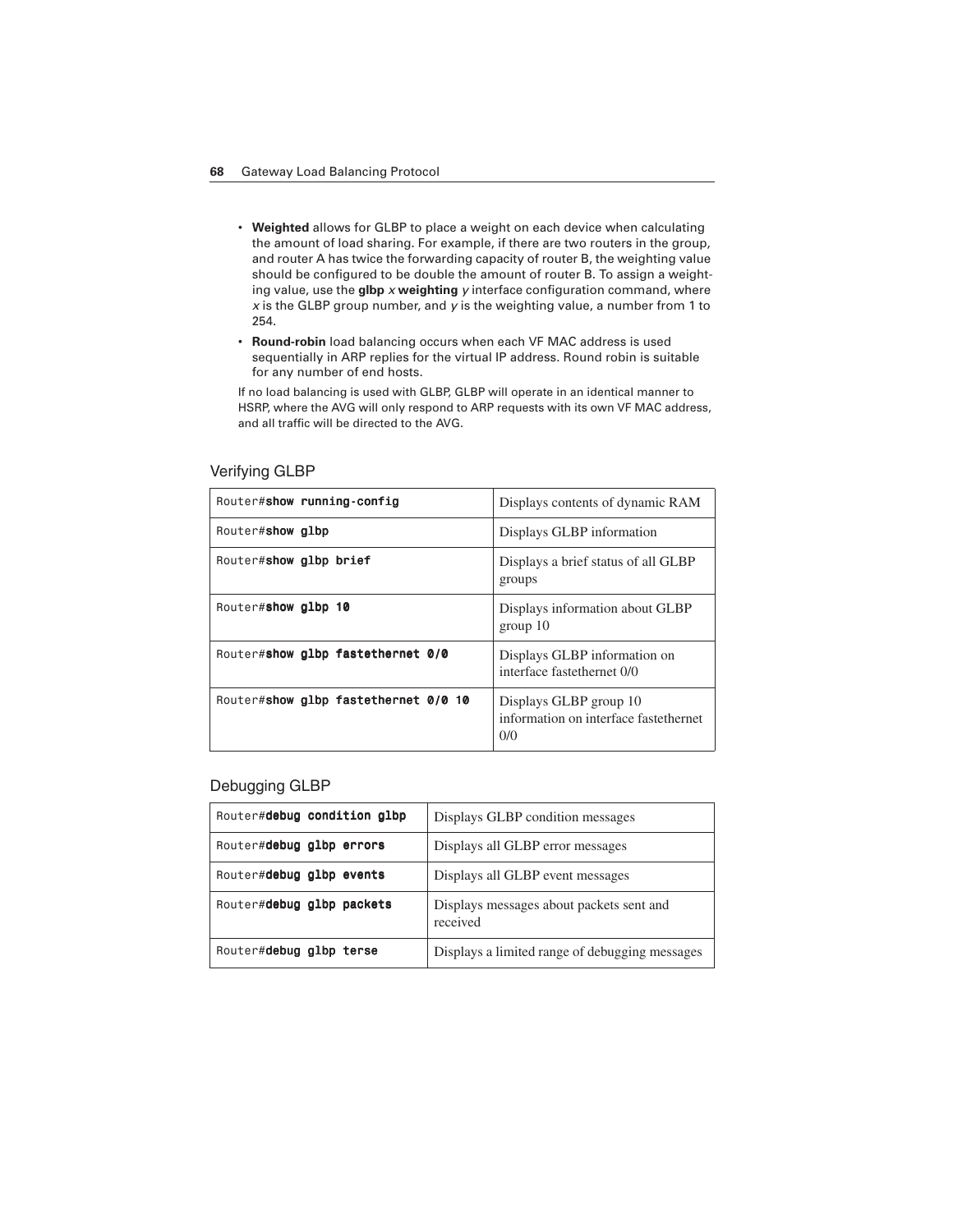## **Configuration Example: HSRP**

Figure 5-1 shows the network topology for the configuration that follows, which shows how to configure HSRP using the commands covered in this chapter. Note that only the commands specific to HSRP are shown in this example.

*Figure 5-1 Network Topology for HSRP Configuration Example*



#### Router 1

| Router>enable                                            | Moves to privileged mode                                                                                                     |
|----------------------------------------------------------|------------------------------------------------------------------------------------------------------------------------------|
| Router# <b>configure terminal</b>                        | Moves to global configuration mode.                                                                                          |
| Router (config)#hostname R1                              | Sets router name to R1                                                                                                       |
| R1(config)#interface fastethernet 0/0                    | Moves to interface config mode.                                                                                              |
| $R1$ (config-if)#ip address 172.16.16.5<br>255.255.255.0 | Assigns IP address and netmask                                                                                               |
| $R1$ (config-if)#standby 1 ip<br>172.16.16.254           | Activates HSRP group 1 on the<br>interface and creates a virtual IP<br>address of 172.16.6.254                               |
| R1(config-if)#standby 1 priority 105                     | Assigns a priority value of 105 to<br>standby group 1                                                                        |
| R1(config-if)#standby 1 preempt                          | This router will preempt, or take<br>control of, the active router if the local<br>priority is higher than the active router |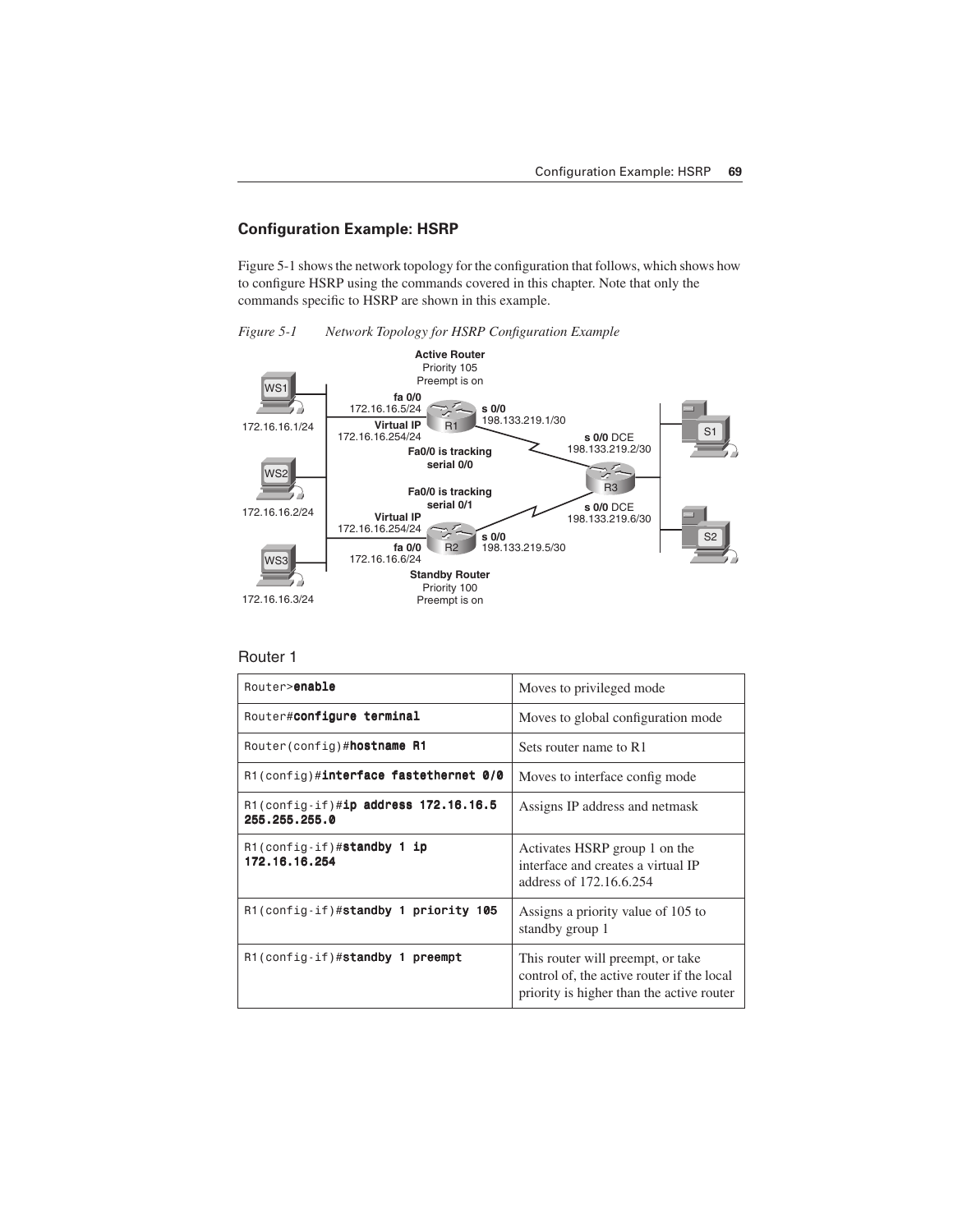| R1(config-if)#standby 1 track serial<br>0/0               | HSRP will track the availability of<br>interface serial 0/0. If serial 0/0 goes<br>down, the router priority will be<br>decremented by the default 10. |
|-----------------------------------------------------------|--------------------------------------------------------------------------------------------------------------------------------------------------------|
| $R1$ (config-if)# <b>no shutdown</b>                      | Enables the interface                                                                                                                                  |
| $R1$ (config-if)# <b>interface serial 0/0</b>             | Moves to interface config mode                                                                                                                         |
| R1(config-if)#ip address<br>198.133.219.1 255.255.255.252 | Assigns IP address and netmask                                                                                                                         |
| R1(config-if)#no shutdown                                 | Enables the interface                                                                                                                                  |
| $R1$ (config-if)# <b>exit</b>                             | Returns to global config mode                                                                                                                          |
| $R1$ (config)# <b>exit</b>                                | Returns to privileged mode                                                                                                                             |
| R1#copy running-config startup-config                     | Saves the configuration to NVRAM                                                                                                                       |

## Router 2

| Router>enable                                            | Moves to privileged mode                                                                                                                         |
|----------------------------------------------------------|--------------------------------------------------------------------------------------------------------------------------------------------------|
| Router#configure terminal                                | Moves to global config mode                                                                                                                      |
| Router(config)# <b>hostname R2</b>                       | Sets router name to R2                                                                                                                           |
| R2(config)#interface fastethernet 0/0                    | Moves to interface config mode.                                                                                                                  |
| $R2$ (config-if)#ip address 172.16.16.6<br>255.255.255.0 | Assigns IP address and netmask                                                                                                                   |
| $R2$ (config-if)#standby 1 ip<br>171.16.16.254           | Activates HSRP group 1 on the<br>interface and creates a virtual IP<br>address of 172.16.6.254                                                   |
| R2(config-if)#standby 1 priority 100                     | Assigns a priority value of 100 to<br>standby group 1                                                                                            |
| R2(config-if)#standby 1 preempt                          | This router will preempt, or take<br>control of, the active router if the local<br>priority is higher than the active router                     |
| R2(config-if)#standby 1 track serial<br>0/1              | HSRP will track the availability of<br>interface serial 0/1. If S0/1 goes down,<br>the router priority will be decremented<br>by the default 10. |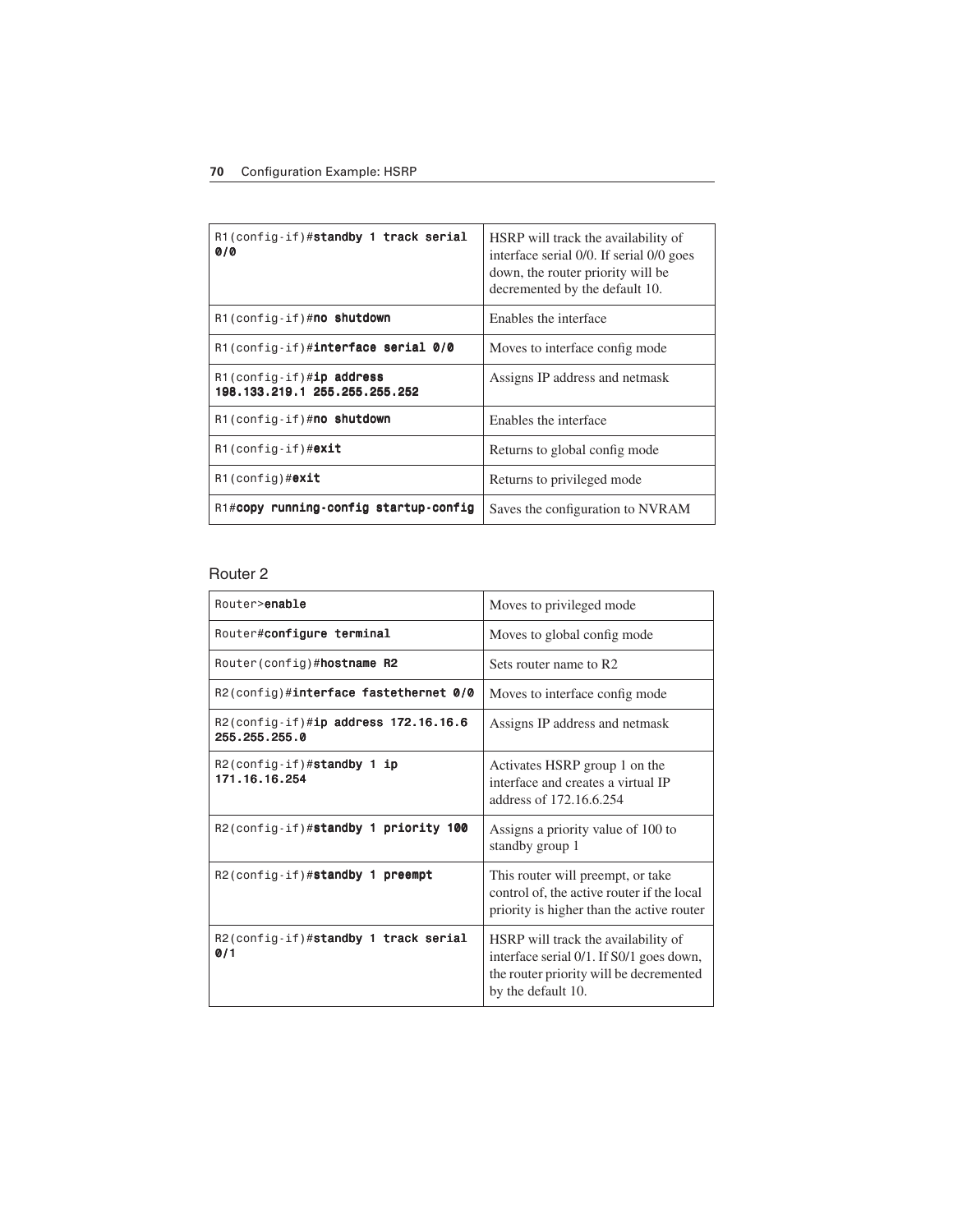| $R2$ (config-if)#no shutdown                                 | Enables the interface            |
|--------------------------------------------------------------|----------------------------------|
| R2(config-if)#interface serial 0/1                           | Moves to interface config mode.  |
| $R2$ (config-if)#ip address<br>198.133.219.5 255.255.255.252 | Assigns IP address and netmask   |
| $R2$ (config-if)#no shutdown                                 | Enables the interface            |
| $R2$ (config-if)#exit                                        | Returns to global config mode    |
| $R2$ (config)# <b>exit</b>                                   | Returns to privileged mode       |
| R2#copy running-config startup-config                        | Saves the configuration to NVRAM |

### **Configuration Example: GLBP**

Figure 5-2 shows the network topology for the configuration that follows, which shows how to configure GLBP using commands covered in this chapter. Note that only the commands specific to GLBP are shown in this example.





R1 is the AVG for a GLBP group and is responsible for the virtual IP address 10.21.8.10. R1 is also an AVF for the virtual MAC address 0007.b400.0101. R1 is a member of the same GLBP group and is designated as the AVF for the virtual MAC address 0007.b400.0102.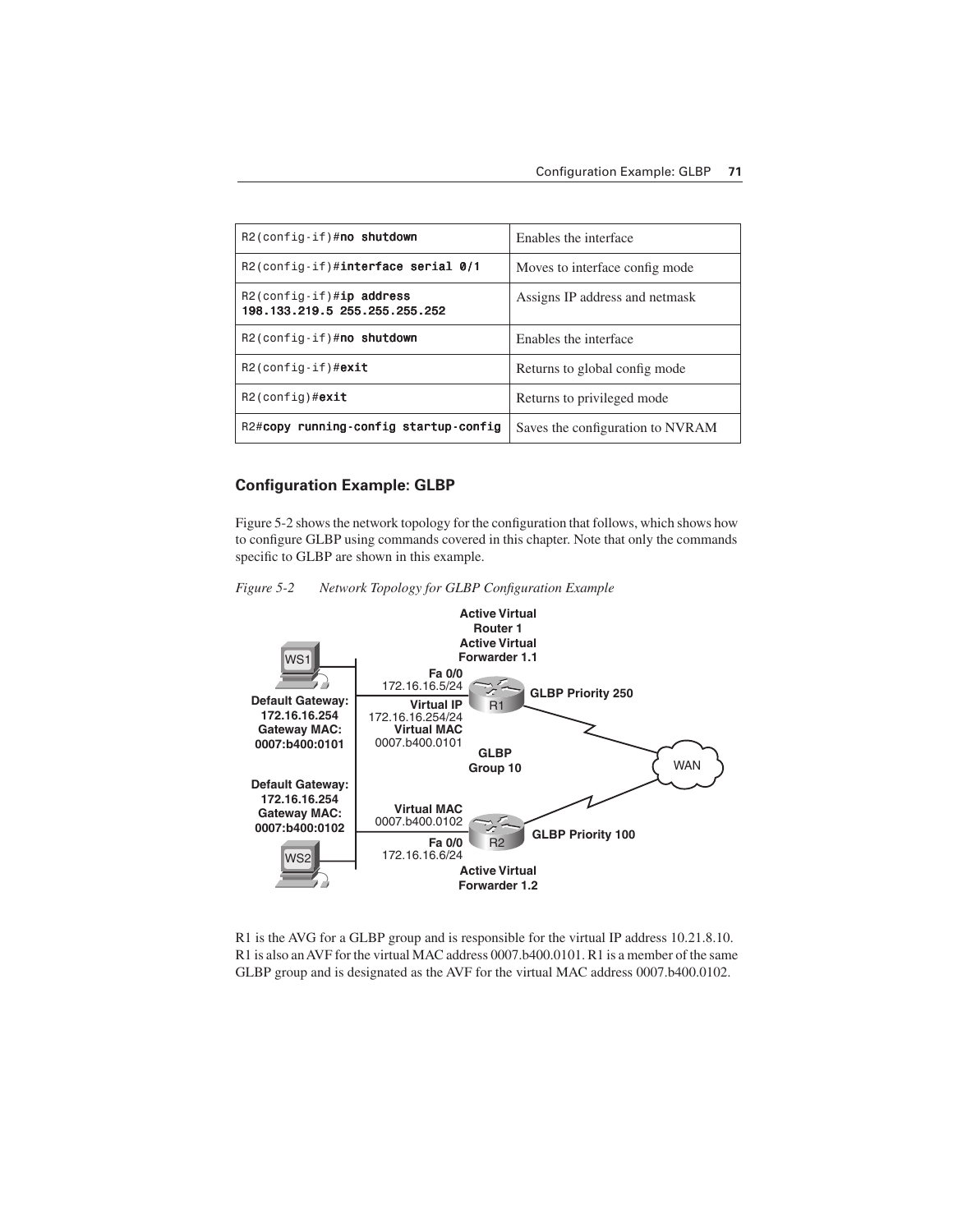WS1 has a default gateway IP address of 10.21.8.10 and a gateway MAC address of 0007.b400.0101.

WS2 shares the same default gateway IP address but receives the gateway MAC address 0007.b400.0102 because R2 is sharing the traffic load with R1.

| Router |  |
|--------|--|
|--------|--|

| Router>enable                                           | Moves to privileged mode                                                                                                            |
|---------------------------------------------------------|-------------------------------------------------------------------------------------------------------------------------------------|
| Router#configure terminal                               | Moves to global config mode                                                                                                         |
| Router(config)#hostname R1                              | Assigns router name                                                                                                                 |
| R1(config)#interface fastethernet<br>010                | Moves to interface config mode                                                                                                      |
| R1(config-if)#ip address<br>172.16.16.5 255.255.255.0   | Assigns IP address and netmask                                                                                                      |
| $R1$ (config-if)#glbp 10 ip<br>172.16.16.254            | Enables GLBP for group 10 on this<br>interface with a virtual address of<br>172.16.16.254                                           |
| R1(config-if)#glbp 10 preempt                           | Configures the router to preempt, or take<br>over, as AVG for group 10 if this router has<br>a higher priority than the current AVG |
| R1(config-if)#glbp 10 priority<br>250                   | Sets the priority level of the router                                                                                               |
| R1(config-if)#glbp 10 timers 5 18                       | Configures the hello timer to be set to 5<br>seconds and the hold timer to be 18<br>seconds                                         |
| R1(config-if)#glbp 10 load-<br>balancing host-dependent | Specifies that GLBP will load balance<br>using the host-dependent method                                                            |
| R1(config-if)#no shutdown                               | Enables the interface                                                                                                               |
| $R1$ (config-if) #exit                                  | Returns to global config mode                                                                                                       |
| $R1$ (config) #exit                                     | Returns to privileged mode                                                                                                          |
| R1#copy running-config startup-<br>config               | Saves the configuration to NVRAM                                                                                                    |